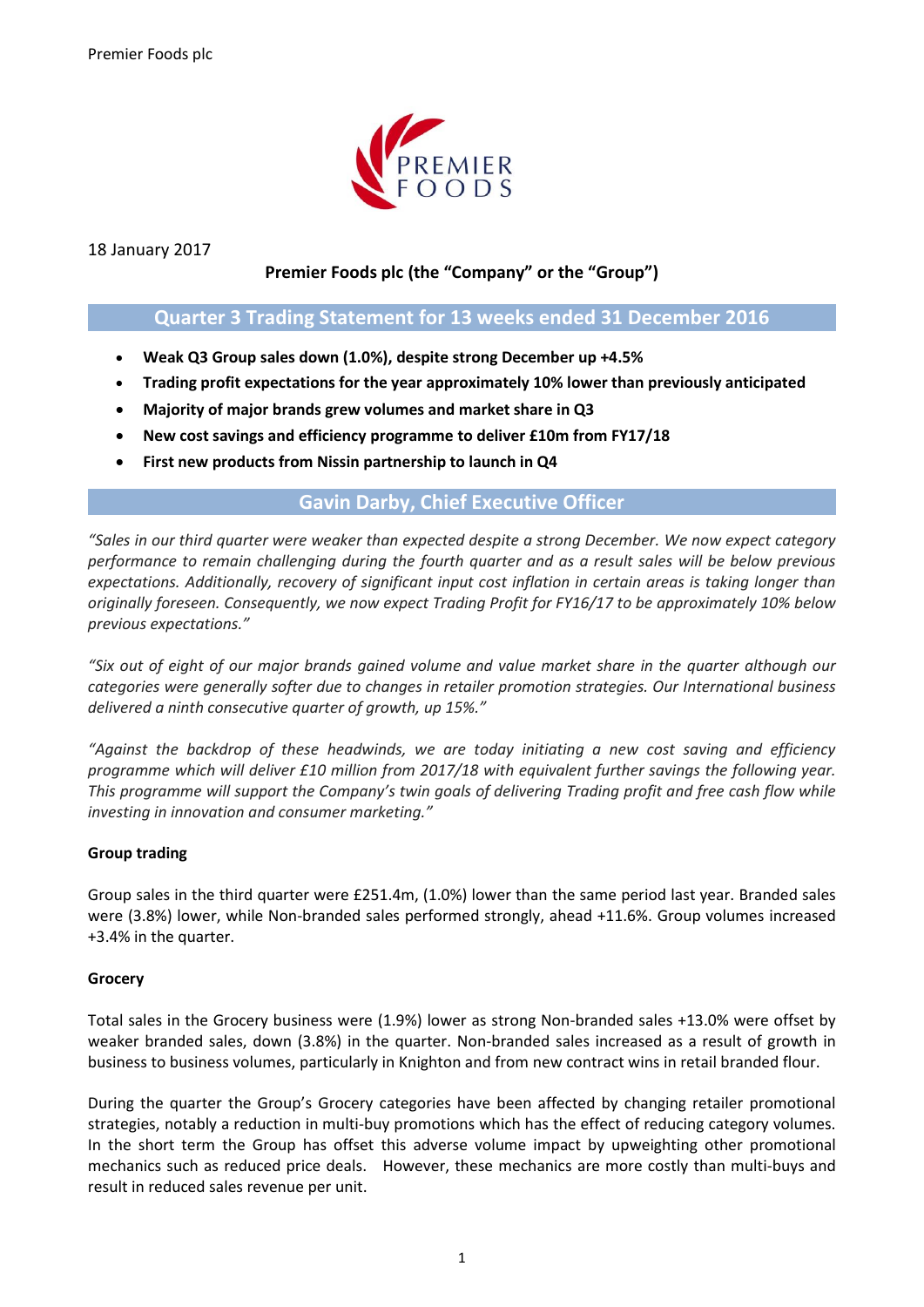Premier Foods plc

While the quarter in overall terms was lower than the prior year, branded sales were strong in December as a number of brands returned to growth in the busy festive trading period. *Bisto, Oxo, Loyd Grossman, Ambrosia* and *Batchelors* all delivered volume and value market share gains in the quarter and sales of *Loyd Grossman* sauces increased due to continued success of the Gastro pouches range.

Market share gains in the *Batchelors* brand were particularly encouraging as new flavours in Pasta 'n' Sauce delivered growth, while distribution continues to build in the new High Veg, High Protein and Soup & Dippers ranges.

Total International sales grew by nearly 15% in the quarter following another strong performance in Australia, notably with the *Mr Kipling* and *Cadbury* cake ranges. This marks the ninth consecutive quarter of growth for the International business.

We expect the current changes in retailer promotional mechanics to continue to impact sales growth through the first half of calendar 2017. The Group is already working with customers to refine promotional strategies to mutual benefit; for example by introducing new multipack formats which will support category growth.

## **Sweet Treats**

Sales in Sweet Treats increased by 1.0% in the quarter. Branded sales were (3.4%) lower while Non-branded sales increased by 10.3%.

*Cadbury* cake continued its strong momentum from the first half of the year, with sales and market share both growing. The Group continues to enjoy an excellent working relationship with Mondelez, and discussions about extending the Group's long standing licence arrangements for the *Cadbury* brand are making good progress. In the fourth quarter, the Group will be launching new *Cadbury* cake Choc Tarts in Caramel, Crunchie and Flake flavour variants.

The group sold over 216 million mince pies in 2016, up 17% on the prior year. However, some of the volume manufactured by the group switched from *Mr Kipling* to non-branded sales, which resulted in softer branded sales offset by a very strong performance across the non-branded range.

### **Input cost recovery**

The Group is experiencing material input cost inflation, notably in commodities such as sugar, chocolate, dairy, wheat and palm oil. Input costs have also been driven up by currency devaluation. We take a blended approach to managing these cost increases, managing our own efficiencies, adjusting promotional mechanics and formats where appropriate and finally looking at limited price increases where these cannot be avoided. We are working collaboratively with customers to agree these changes and are confident that appropriate settlements will be reached, although this is taking longer than originally foreseen.

## **Nissin partnership update**

The Group is pleased to confirm it will be distributing its first Nissin branded products in the next few weeks. The Soba noodles pot product delivers authentic noodle texture and flavours with distribution across most major retailers from February 2017.

Additionally, great progress has been made with the new *Batchelors* Super Noodles Pot product which is expected to launch earlier than expected, also from February 2017. This brand new launch demonstrates the benefits of working closely with the Nissin research & development teams and manufacturing base in Hungary to deliver the popular *Batchelors* Super Noodles in a pot format for the very first time.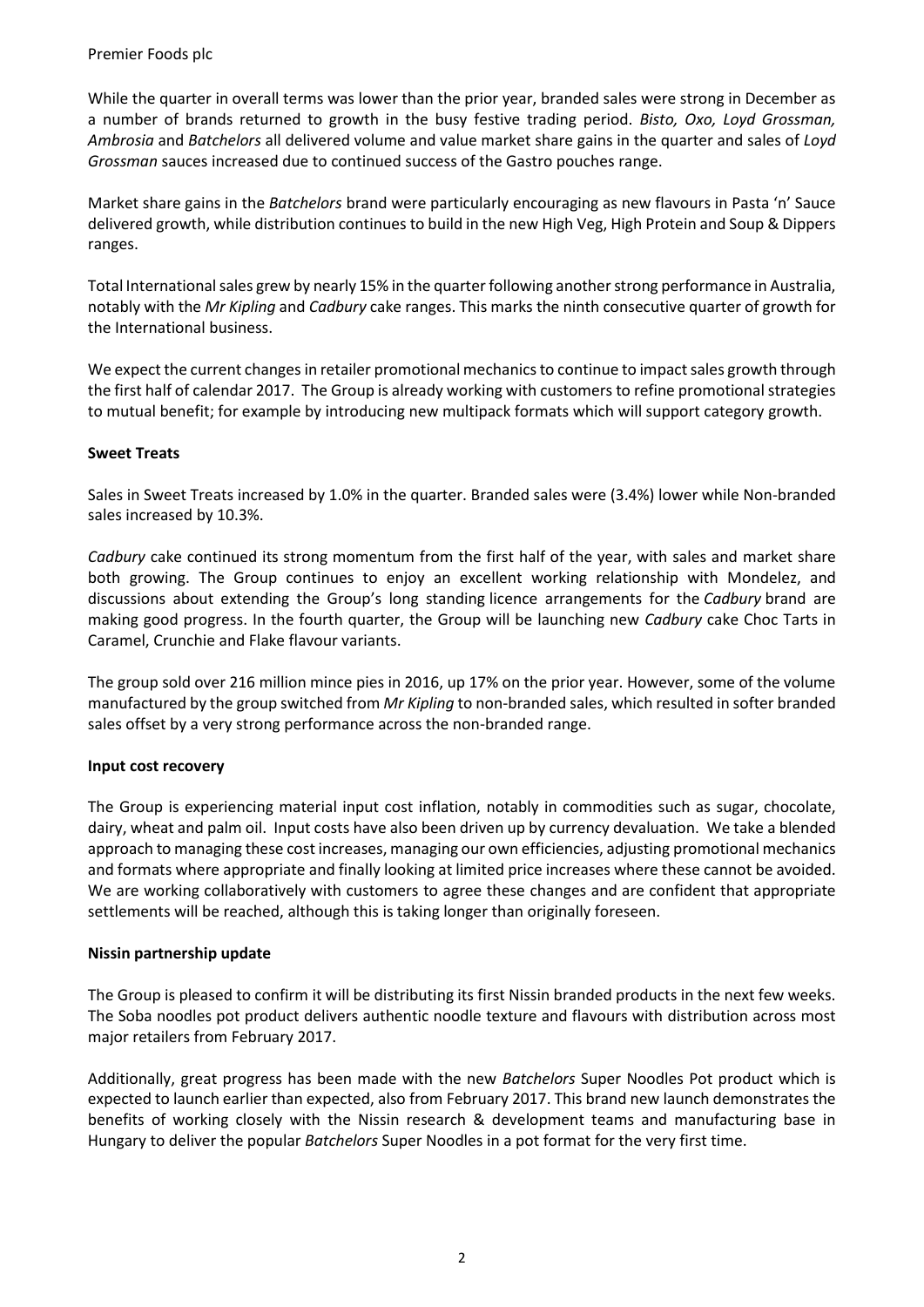### Premier Foods plc

### **Cost reduction and efficiency programmes**

The Group is about to commence a substantial three year cost reduction and efficiency programme. This programme is planned to significantly improve operational efficiencies in the supply chain from FY17/18, particularly in warehousing and distribution. Additionally, the Group will continue to streamline processes in all business units and is actively exploring further opportunities to deliver significant cost savings across its SG&A cost base. This programme is expected to deliver incremental cost savings of £10m from FY17/18 with equivalent further savings the following year.

### **Outlook**

The Group's expectations for Sales and Trading profit in FY16/17 are lower than previously anticipated, with Trading profit expected to be 10% lower. Net debt as of 1 April 2017 is expected to be around £525 million. The Group today announces an incremental cost saving and efficiency programme which it expects to deliver £10m savings from FY17/18, with equivalent further savings the following year. This programme will support the Company's twin goals of delivering Trading profit and free cash flow while continuing to invest in innovation and consumer marketing.

 $\sim$  Ends  $\sim$ 

#### **For further information, please contact:**

| <b>Investors and analysts:</b>              |                                     |
|---------------------------------------------|-------------------------------------|
| Alastair Murray, Chief Financial Officer    | +44 (0) 1727 815 850                |
| Richard Godden, Head of Investor Relations  | +44 (0) 1727 815 850                |
| Media:                                      |                                     |
| Richard Johnson, Corporate Affairs Director | +44 (0) 1727 815 850                |
| Marisa Fitch, Head of External Affairs      | +44 (0) 1727 815 850                |
| Maitland                                    |                                     |
| Kate O'Neill                                | +44 (0) 20 7379 5151 / 07714 415229 |

This statement includes inside information.

### **Conference call**

A conference call for investors and analysts hosted by Gavin Darby, CEO and Alastair Murray, CFO, will take place today, 18 January 2016 at 9.00am, details of which are outlined below. A replay of the conference call will be available on the Company's website later in the day:

#### [www.premierfoods.co.uk/investors/results-centre](http://www.premierfoods.co.uk/investors/results-centre)

| Telephone number: | 0800 376 7922 (UK toll free)                     |
|-------------------|--------------------------------------------------|
|                   | +44 20 7192 8000 (standard international access) |
|                   | Conference ID: 44082922                          |

#### *Notes to editors:*

- 1. All financial data detailed above is unaudited and has not been subject to review by the Company's auditors.
- 2. All sales data relates to the 13 weeks to 31 December 2016 or 2 January 2016, the "quarter", as appropriate. Quarter 3 year to date sales data is for the 39 weeks to 31 December 2016 or 2 January 2016 as appropriate.